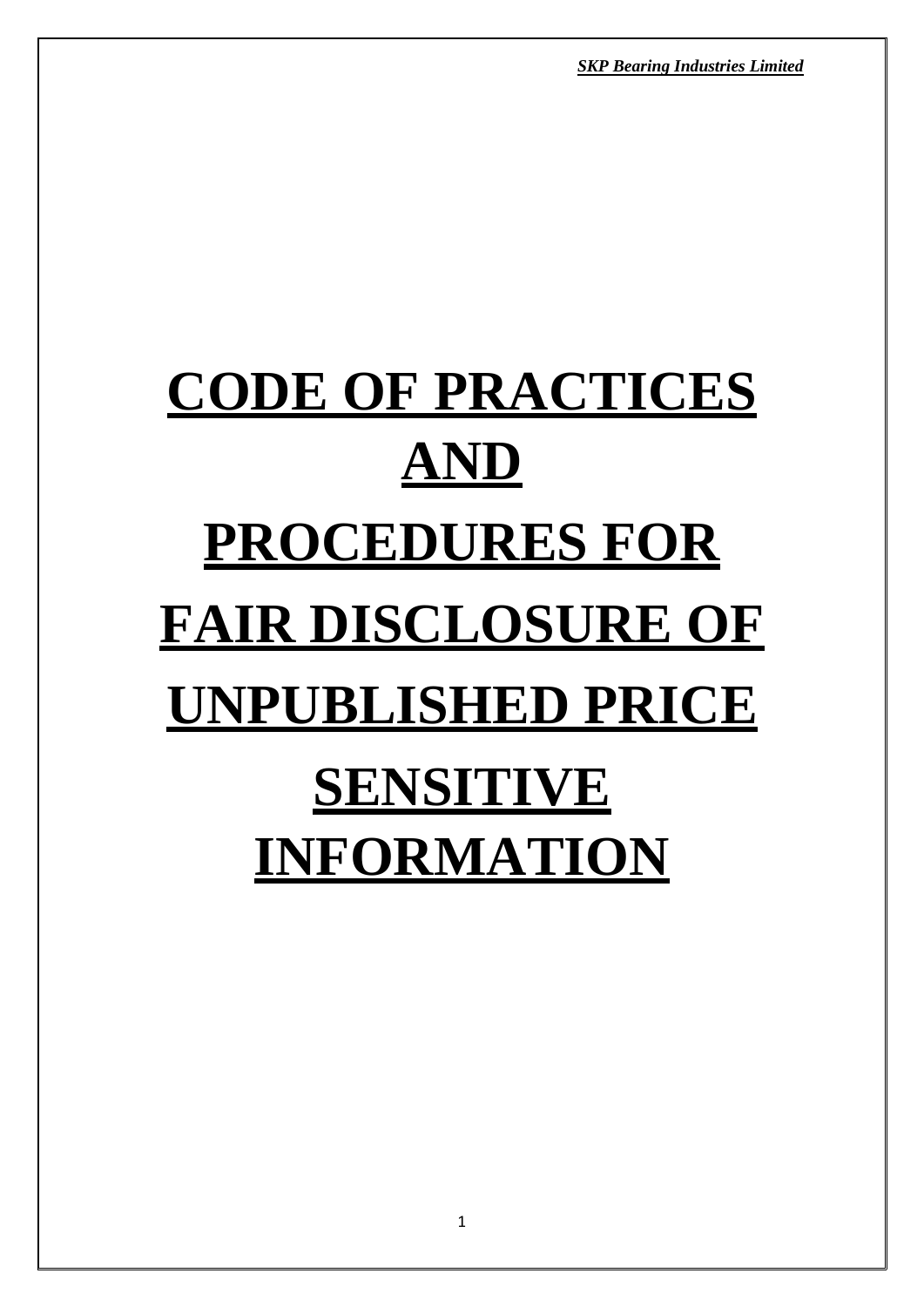#### **1. REGULATORY PROVISIONS:**

In terms of the requirement stated under Regulation 8 of Securities and Exchange Board of India (Prohibition of Insider Trading) Regulations, 2015 ("The Regulations"), mandate the every Listed Company to formulate and publish on its official Website, code of practices and procedures for fair disclosure of unpublished price sensitive information that it would follow in order to adhere to each of the principles set out in Schedule A to the regulations.

This Code has been reviewed and approved by the Board of Directors of the SKP Bearing Industries Limited ("the Company") and shall come into effect from the date of listing of Equity Shares of the company.

## **2. APPLICABILITY:**

This Code shall be applicable and binding on all the employees, officers, directors and those persons authorized to speak on behalf of the Company.

## **3. COVERAGE:**

#### **A. Unpublished Price Sensitive Information:**

"unpublished price sensitive information" means any information, relating to a company or its securities, directly or indirectly, that is not generally available which upon becoming generally available, is likely to materially affect the price of the securities and shall, ordinarily including but not restricted to, information relating to the following: –

a) Financial results;

b) Dividends;

c) Change in capital structure;

d) Mergers, de-mergers, acquisitions, delisting, disposals and expansion of business and such other transactions;

e) Changes in key managerial personnel;

#### **B. Material Information as specified under the Listing Regulations:**

Material information means any information relating to the business or affairs of the Company that results in, or would reasonably be expected to result in a significant change in the market price or value of the securities of the Company or that would reasonably be expected to have a significant influence on any reasonable investor's investment decisions.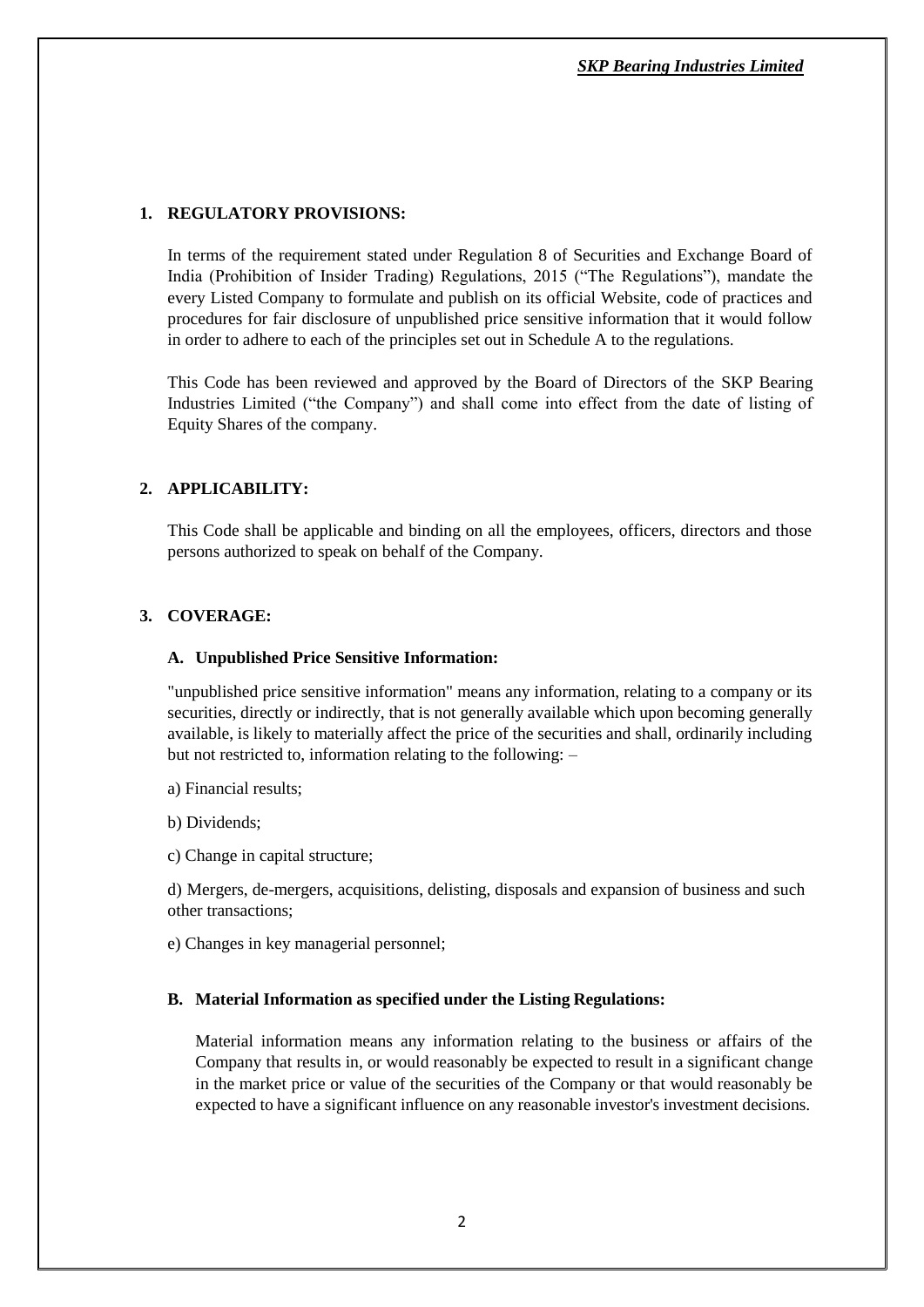# **4. BASIC PRINCIPLES OF DISCLOSURES:**

Procedures governing the disclosure of Material Information required to be disclosed shall provide that such disclosure shall be made in accordance with the following principles:

- A. Information should be disclosed immediately through the stock exchanges.
- B. Under certain circumstances, the Company may determine that such disclosure would be unduly detrimental to the Company (for example if release of the information would cause prejudice to negotiations in a corporate transaction), in such case, the information shall be kept confidential until the Company determines it may be publicly disclosed. Information should be disclosed only after there is credibility to the information and the information has concretized.
- C. Disclosures should be made in a timely manner.
- D. Disclosure must be complete in all material respects and should not be misleading.
- E. Unfavorable Material Information must be disclosed as promptly and completely as favorable information.
- F. Disclosure must be corrected immediately if the Company is subsequently made aware that its earlier disclosure contained a material error or omission at the time it was given.

## **5. DISCLOSURE OF MATERIAL INFORMATION:**

The Company shall disclose Material Information concerning its business and affairs to the public immediately, except when otherwise required for the purpose of maintaining the confidentiality of the information. This Code is to enable all persons investing in the securities of the Company to have the opportunity for equal and timely access to information that may affect their investment decision regarding those securities.

This Code further provides that, once there is credibility to the information and once the information is reached to a level of concretization, the information would be disclosed by the Company in a timely manner.

## **6. PROCESS OF DISCLOSURES OF MATERIAL INFORMATION:**

In case any Functional Head becomes aware of some Material Information about the Company, the said Functional Head would contact the Compliance Officer or Managing Director of the Company.

The Compliance officer and/or Managing Director would then determine whether the information requires disclosure to the stock exchanges or not in accordance with the Listing Agreements. Thereafter, concerned functional head will prepare the content of the disclosure and determine the timing of the disclosures. Thereafter, the Company will disclose the said information to the stock exchanges.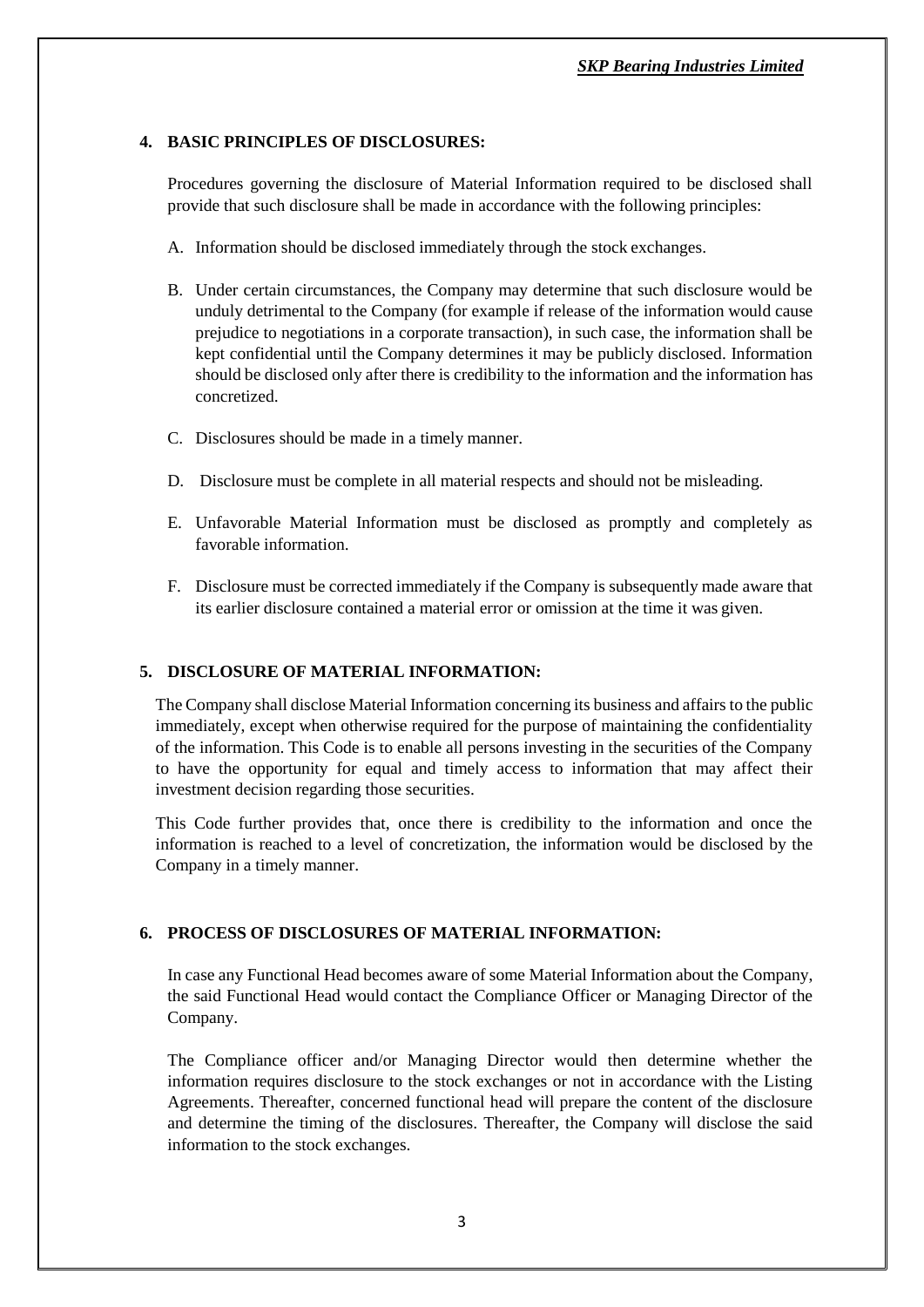# **7. DELAY IN DISCLOSING MATERIAL INFORMATION:**

Under certain circumstances, the Company may keep Material Information confidential for a limited period of time because immediate disclosure may compromise certain strategic business opportunities of the Company or may not be discloseable due to third-party confidentiality restrictions or uncertainty of events.

The determination of when not to disclose Material Information immediately shall be made by the Compliance officer and/or Managing Director of the Company.

## **8. NEED TO KNOW:**

- a. Disclosure of UPSI to be made only if it is in furtherance of Legitimate Purposes, performance of duties or discharge of legal obligations.
- b. Subject to applicable laws, PIT Code, Fair Disclosure Code and other codes and policies and any procedures framed by the Company, UPSI shall be shared only on a need to know basis, post executing the Non-Disclosure/ Confidentiality Agreement or on serving notices of confidentiality.

# **9. CLARIFICATIONS**

The Compliance Officer may be contacted for any queries concerning this Fair Disclosure Code.

## **10. MARKET RUMOURS:**

The Company shall not comment, affirmatively or negatively, on market rumors. Should a stock exchange request that the Company make a definitive statement in response to a market rumor that is causing significant volatility in the securities of the Company, the Compliance Officer and/or Managing Director shall consider the matter and content of the Company's response, such as confirming "no corporate development at this time".

## **11. UNIFORM AND UNIVERSAL DISSEMINATION OF UPSI TO AVOID SELECTIVE DISCLOSURE**

- a. UPSI will be disseminated uniformly and universally to all stakeholders through Stock Exchanges. Additionally, the same may also be posted on the official website of the Company as per Applicable Law.
- b. In case any information is disclosed selectively, whether by inadvertence or otherwise, the Company shall take the necessary corrective action, including informing the Stock Exchanges, to make the information publicly available. This will be decided by the Compliance Officer in conjunction with the Managing Director.